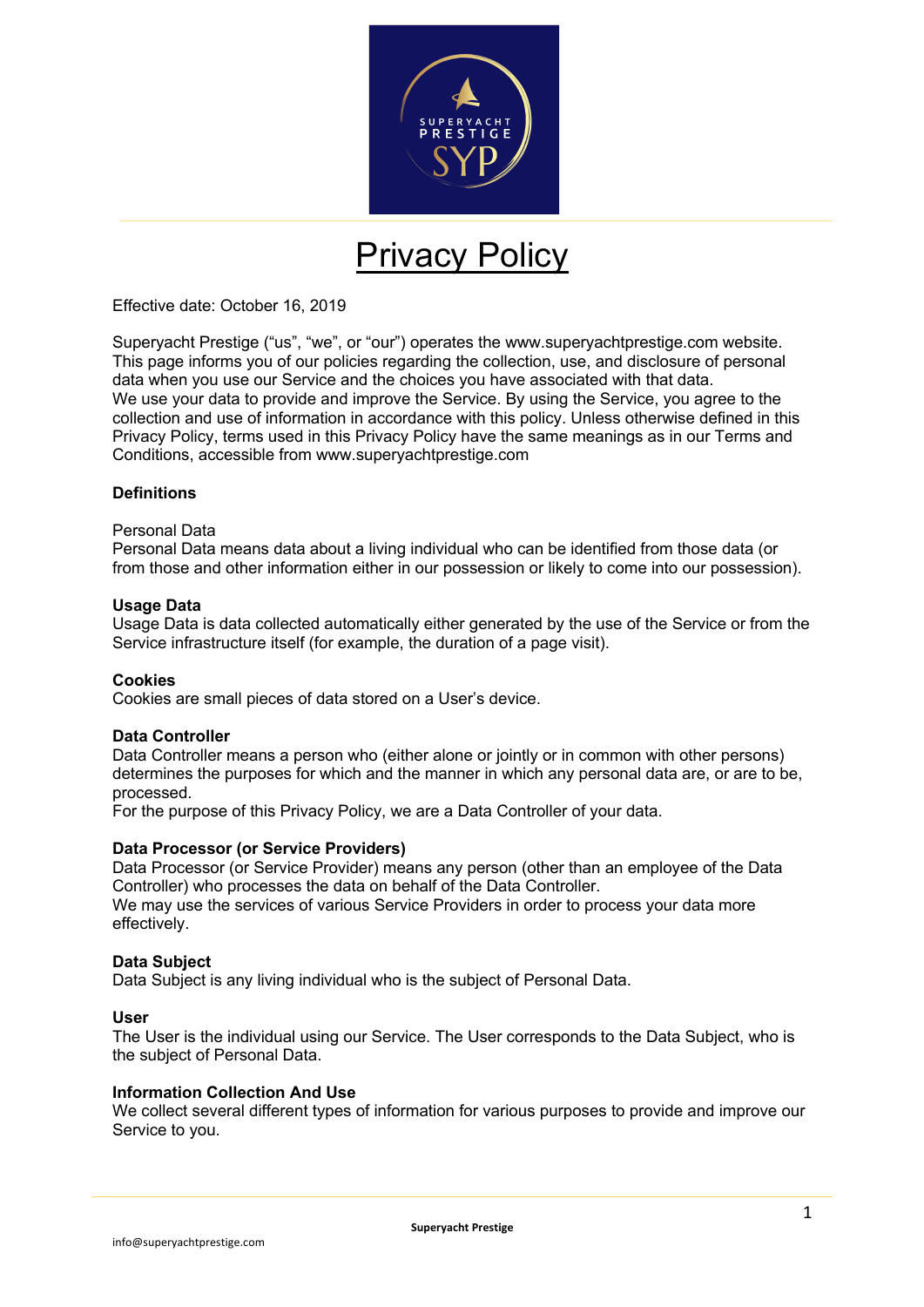

## **Types of Data Collected**

## Personal Data

While using our Service, we may ask you to provide us with certain personally identifiable information that can be used to contact or identify you ("Personal Data"). Personally identifiable information may include, but is not limited to:

- Email address
- First name and last name
- Phone number
- Cookies and Usage Data

We may use your Personal Data to contact you with newsletters, marketing or promotional materials and other information that may be of interest to you. You may opt out of receiving any, or all, of these communications from us by following the unsubscribe link or instructions provided in any email we send or by contacting us.

## **Usage Data**

We may also collect information how the Service is accessed and used ("Usage Data"). This Usage Data may include information such as your computer's Internet Protocol address (e.g. IP address), browser type, browser version, the pages of our Service that you visit, the time and date of your visit, the time spent on those pages, unique device identifiers and other diagnostic data.

## **Location Data**

We may use and store information about your location if you give us permission to do so ("Location Data"). We use this data to provide features of our Service, to improve and customize our Service.

You can enable or disable location services when you use our Service at any time, through your device settings.

## **Tracking Cookies Data**

We use cookies and similar tracking technologies to track the activity on our Service and hold certain information.

Cookies are files with small amount of data which may include an anonymous unique identifier. Cookies are sent to your browser from a website and stored on your device. Tracking technologies also used are beacons, tags, and scripts to collect and track information and to improve and analyze our Service.

You can instruct your browser to refuse all cookies or to indicate when a cookie is being sent. However, if you do not accept cookies, you may not be able to use some portions of our Service. Examples of Cookies we use:

- **Session Cookies.** We use Session Cookies to operate our Service.
- **Preference Cookies.** We use Preference Cookies to remember your preferences and

various settings.

• **Security Cookies.** We use Security Cookies for security purposes.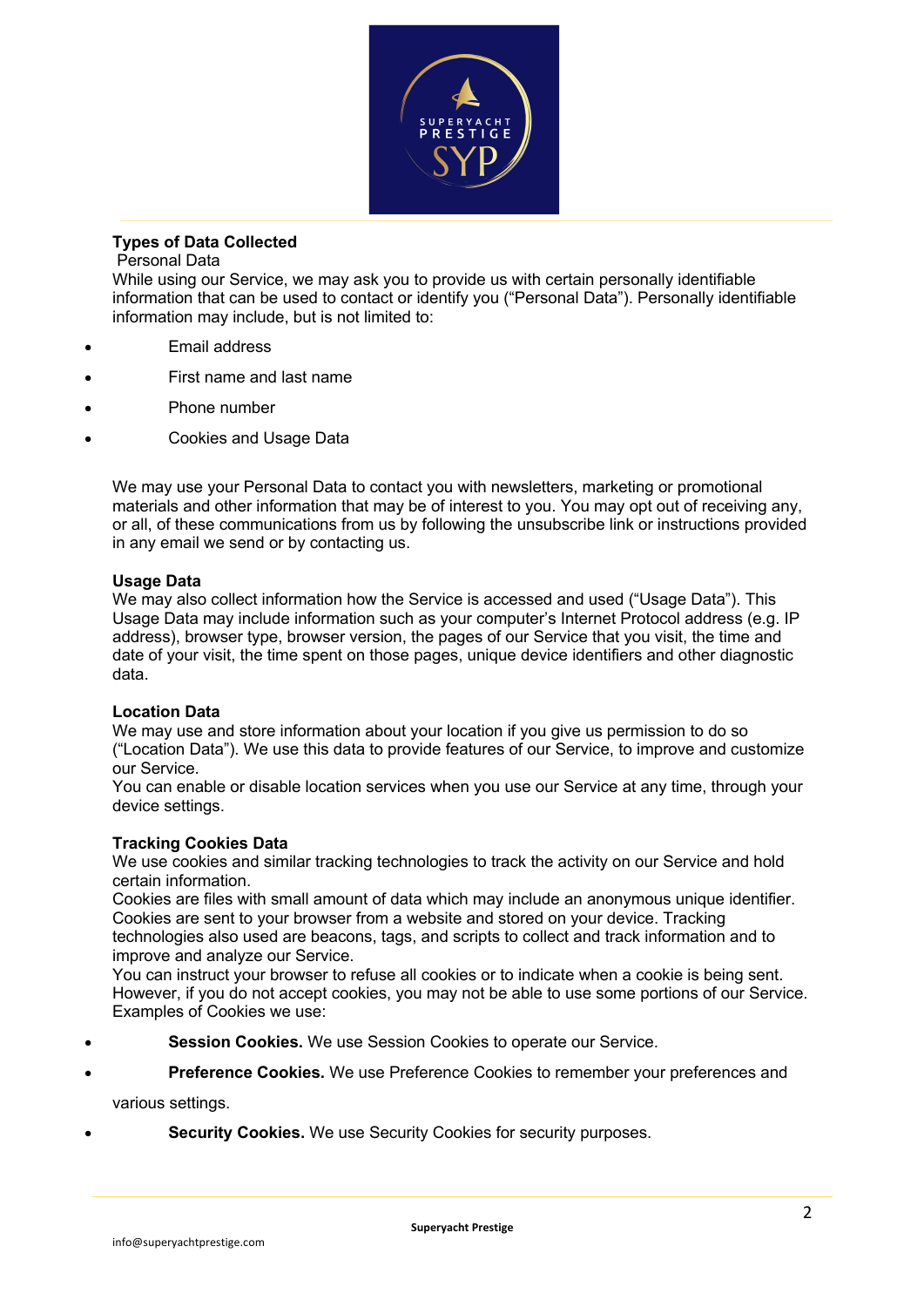

## **Use of Data**

Superyacht Prestige uses the collected data for various purposes:

- To provide and maintain our Service
- To notify you about changes to our Service
- To allow you to participate in interactive features of our Service when you choose to do

so

- To provide customer support
- To gather analysis or valuable information so that we can improve our Service
- To monitor the usage of our Service
- To detect, prevent and address technical issues
- To provide you with news, special offers and general information about other goods,

services and events which we offer that are similar to those that you have already purchased or

enquired about unless you have opted not to receive such information

## **Retention of Data**

Superyacht Prestige will retain your Personal Data only for as long as is necessary for the purposes set out in this Privacy Policy. We will retain and use your Personal Data to the extent necessary to comply with our legal obligations (for example, if we are required to retain your data to comply with applicable laws), resolve disputes, and enforce our legal agreements and policies. Superyacht Prestige will also retain Usage Data for internal analysis purposes. Usage Data is generally retained for a shorter period of time, except when this data is used to strengthen the security or to improve the functionality of our Service, or we are legally obligated to retain this data for longer time periods.

## **Transfer Of Data**

Your information, including Personal Data, may be transferred to — and maintained on computers located outside of your state, province, country or other governmental jurisdiction where the data protection laws may differ than those from your jurisdiction.

If you are located outside United Kingdom and choose to provide information to us, please note that we will also transfer the data, including Personal Data, to the United Kingdom to process Superyacht Prestige will take all steps reasonably necessary to ensure that your data is treated

securely and in accordance with this Privacy Policy and no transfer of your Personal Data will take place to an organization or a country unless there are adequate controls in place including the security of your data and other personal information.

## **Disclosure Of Data**

#### Disclosure for Law Enforcement

Under certain circumstances, Superyacht Prestige may be required to disclose your Personal Data if required to do so by law or in response to valid requests by public authorities (e.g. a court or a government agency).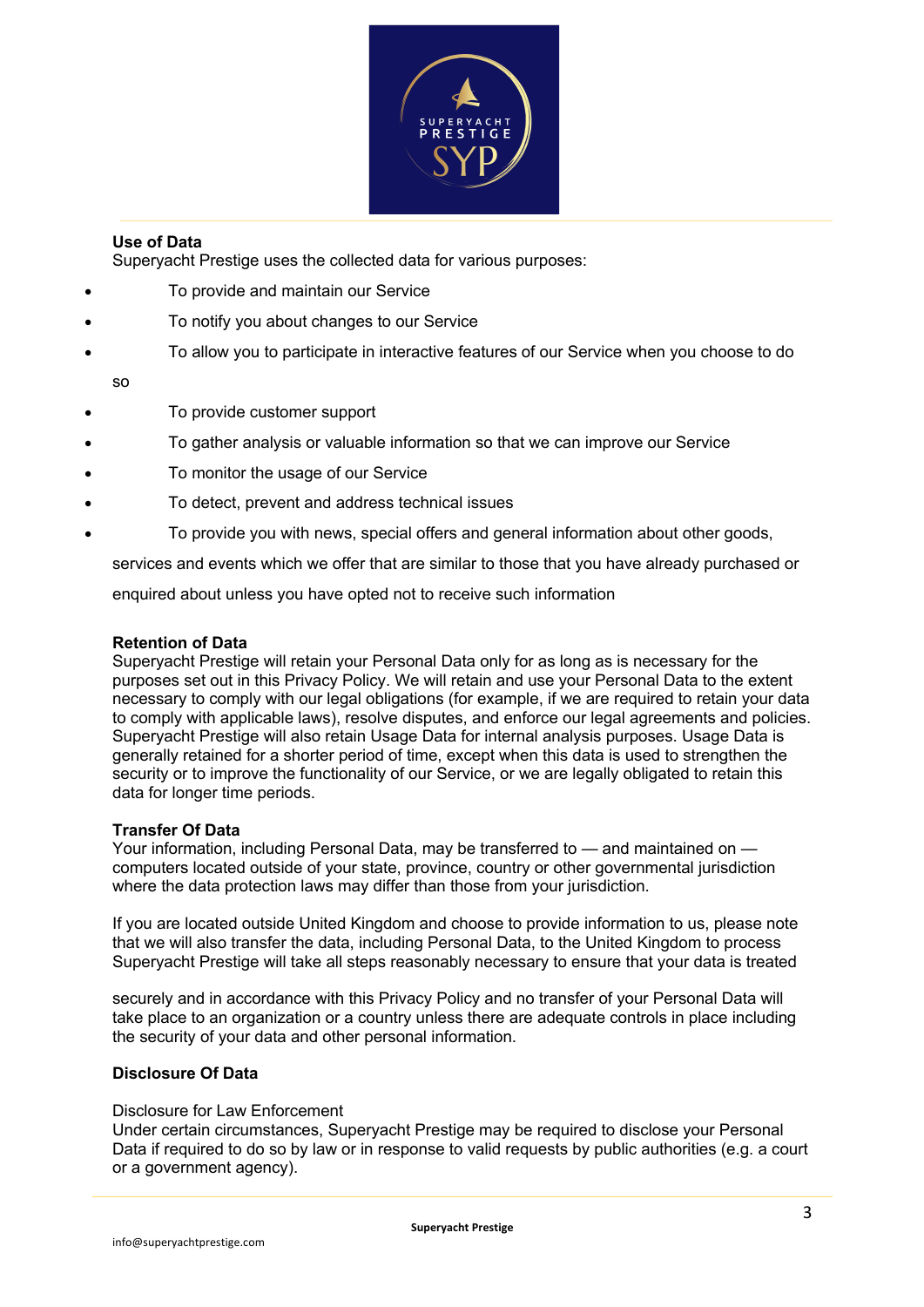

## **Legal Requirements**

Superyacht Prestige may disclose your Personal Data in the good faith belief that such action is necessary to:

- To comply with a legal obligation
- To protect and defend the rights or property of Superyacht Prestige
- To prevent or investigate possible wrongdoing in connection with the Service
- To protect the personal safety of users of the Service or the public
- To protect against legal liability

## **Security Of Data**

The security of your data is important to us, but remember that no method of transmission over the Internet, or method of electronic storage is 100% secure. While we strive to use commercially acceptable means to protect your Personal Data, we cannot guarantee its absolute security.

## **"Do Not Track" Signals**

We do not support Do Not Track ("DNT"). Do Not Track is a preference you can set in your web browser to inform websites that you do not want to be tracked.

You can enable or disable Do Not Track by visiting the Preferences or Settings page of your web browser.

## **Your Rights**

Superyacht Prestige aims to take reasonable steps to allow you to correct, amend, delete, or limit the use of your Personal Data.

Whenever made possible, you can update your Personal Data directly within your account settings section. If you are unable to change your Personal Data, please contact us to make the required changes.

If you wish to be informed what Personal Data we hold about you and if you want it to be removed from our systems, please contact us. In certain circumstances, you have the right:

- To access and receive a copy of the Personal Data we hold about you
- To rectify any Personal Data held about you that is inaccurate
- To request the deletion of Personal Data held about you
	- You have the right to data portability for the information you provide to Superyacht Prestige. You can request to obtain a copy of your Personal Data in a commonly used electronic format so that you can manage and move it.

Please note that we may ask you to verify your identity before responding to such requests.

## Service Providers

We may employ third party companies and individuals to facilitate our Service ("Service Providers"), to provide the Service on our behalf, to perform Service-related services or to assist us in analyzing how our Service is used.

These third parties have access to your Personal Data only to perform these tasks on our behalf and are obligated not to disclose or use it for any other purpose.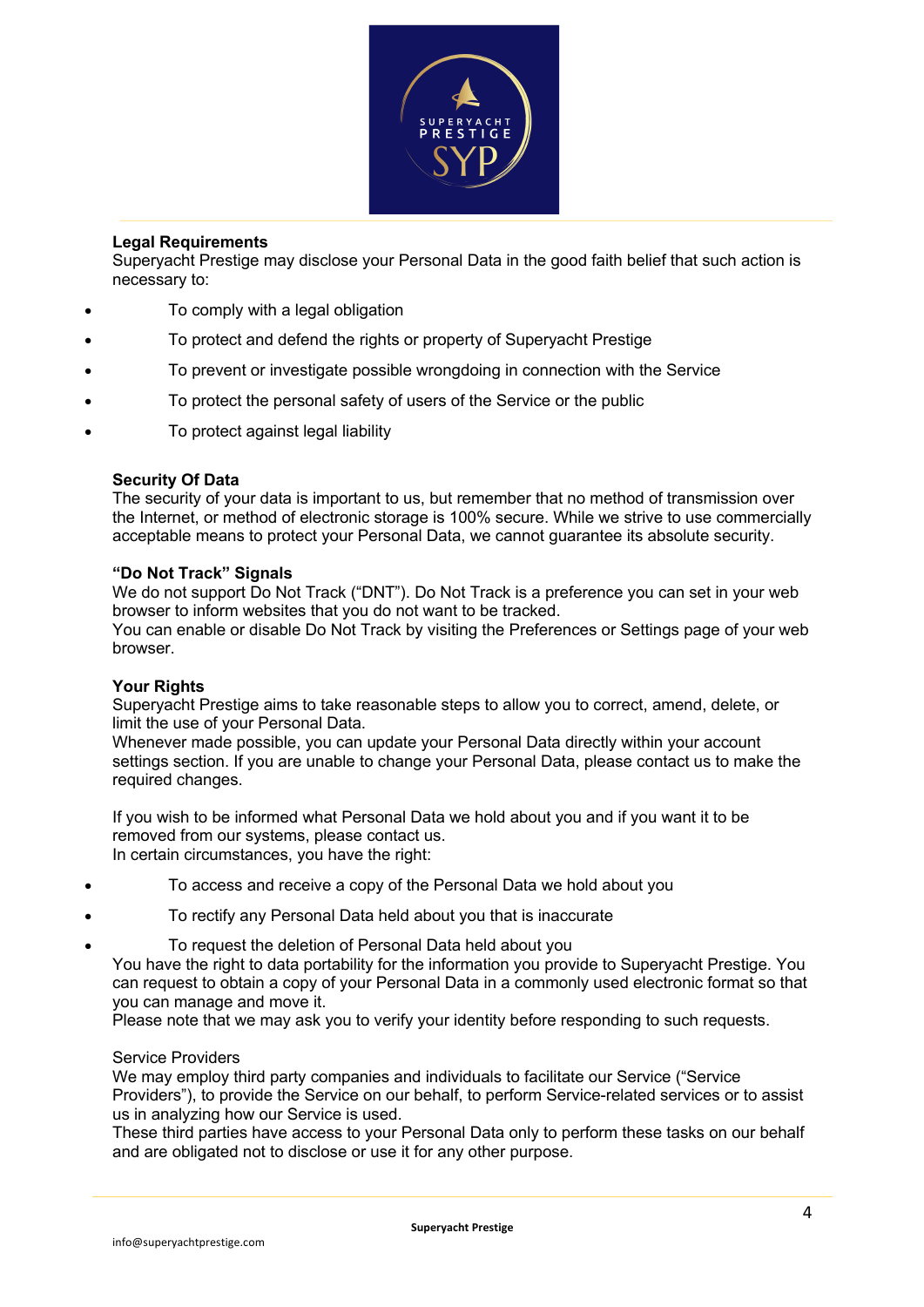

### **Analytics**

We may use third-party Service Providers to monitor and analyze the use of our Service.

#### **Google Analytics**

Google Analytics is a web analytics service offered by Google that tracks and reports website traffic. Google uses the data collected to track and monitor the use of our Service. This data is shared with other Google services. Google may use the collected data to contextualize and personalize the ads of its own advertising network.

You can opt-out of having made your activity on the Service available to Google Analytics by installing the Google Analytics opt-out browser add-on. The add-on prevents the Google Analytics JavaScript (ga.js, analytics.js, and dc.js) from sharing information with Google Analytics about visits activity.

For more information on the privacy practices of Google, please visit the Google Privacy Terms web page: http://www.google.com/intl/en/policies/privacy/

#### **Behavioral Remarketing**

Superyacht Prestige uses remarketing services to advertise on third party websites to you after you visited our Service. We and our third-party vendors use cookies to inform, optimize and serve ads based on your past visits to our Service.

#### **Google AdWords**

Google AdWords remarketing service is provided by Google Inc.

You can opt-out of Google Analytics for Display Advertising and customize the Google Display Network ads by visiting the Google Ads Settings page: http://www.google.com/settings/ads

Google also recommends installing the Google Analytics Opt-out Browser Add-on – https://tools.google.com/dlpage/gaoptout – for your web browser. Google Analytics Opt-out Browser Add-on provides visitors with the ability to prevent their data from being collected and used by Google Analytics.

For more information on the privacy practices of Google, please visit the Google Privacy Terms web page: http://www.google.com/intl/en/policies/privacy/

## **Twitter**

Twitter remarketing service is provided by Twitter Inc.

You can opt-out from Twitter's interest-based ads by following their

instructions: https://support.twitter.com/articles/20170405

You can learn more about the privacy practices and policies of Twitter by visiting their Privacy Policy page: https://twitter.com/privacy

#### **Facebook**

Facebook remarketing service is provided by Facebook Inc.

You can learn more about interest-based advertising from Facebook by visiting this page: https://www.facebook.com/help/164968693837950

To opt-out from Facebook's interest-based ads follow these instructions from Facebook: https://www.facebook.com/help/568137493302217

Facebook adheres to the Self-Regulatory Principles for Online Behavioral Advertising established by the Digital Advertising Alliance. You can also opt-out from Facebook and other participating companies through the Digital Advertising Alliance in the

USA http://www.aboutads.info/choices/, the Digital Advertising Alliance of Canada in Canada http://youradchoices.ca/ or the European Interactive Digital Advertising Alliance in Europe http://www.youronlinechoices.eu/, or opt-out using your mobile device settings.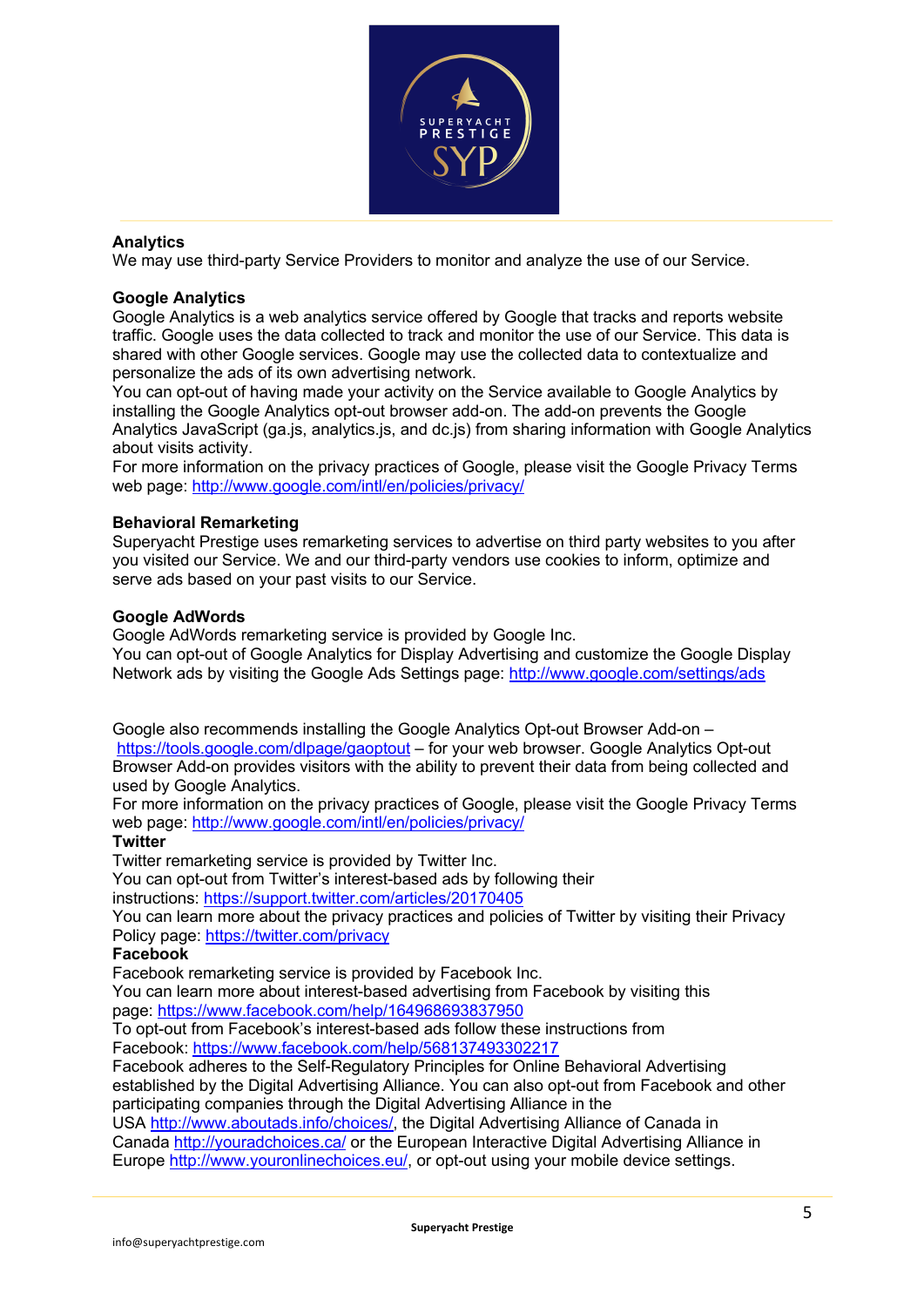

For more information on the privacy practices of Facebook, please visit Facebook's Data Policy: https://www.facebook.com/privacy/explanation

### **Links To Other Sites**

Our Service may contain links to other sites that are not operated by us. If you click on a third party link, you will be directed to that third party's site. We strongly advise you to review the Privacy Policy of every site you visit.

We have no control over and assume no responsibility for the content, privacy policies or practices of any third party sites or services.

#### **Children's Privacy**

Our Service does not address anyone under the age of 18 ("Children").

We do not knowingly collect personally identifiable information from anyone under the age of 18. If you are a parent or guardian and you are aware that your Children has provided us with Personal Data, please contact us. If we become aware that we have collected Personal Data from children without verification of parental consent, we take steps to remove that information from our servers.

#### **Changes To This Privacy Policy**

We may update our Privacy Policy from time to time. We will notify you of any changes by posting the new Privacy Policy on this page.

We will let you know via email and/or a prominent notice on our Service, prior to the change becoming effective and update the "effective date" at the top of this Privacy Policy. You are advised to review this Privacy Policy periodically for any changes. Changes to this Privacy Policy are effective when they are posted on this page.

## **Contact Us**

If you have any questions about this Privacy Policy, please contact us:

• By email: info@superyachtprestige.com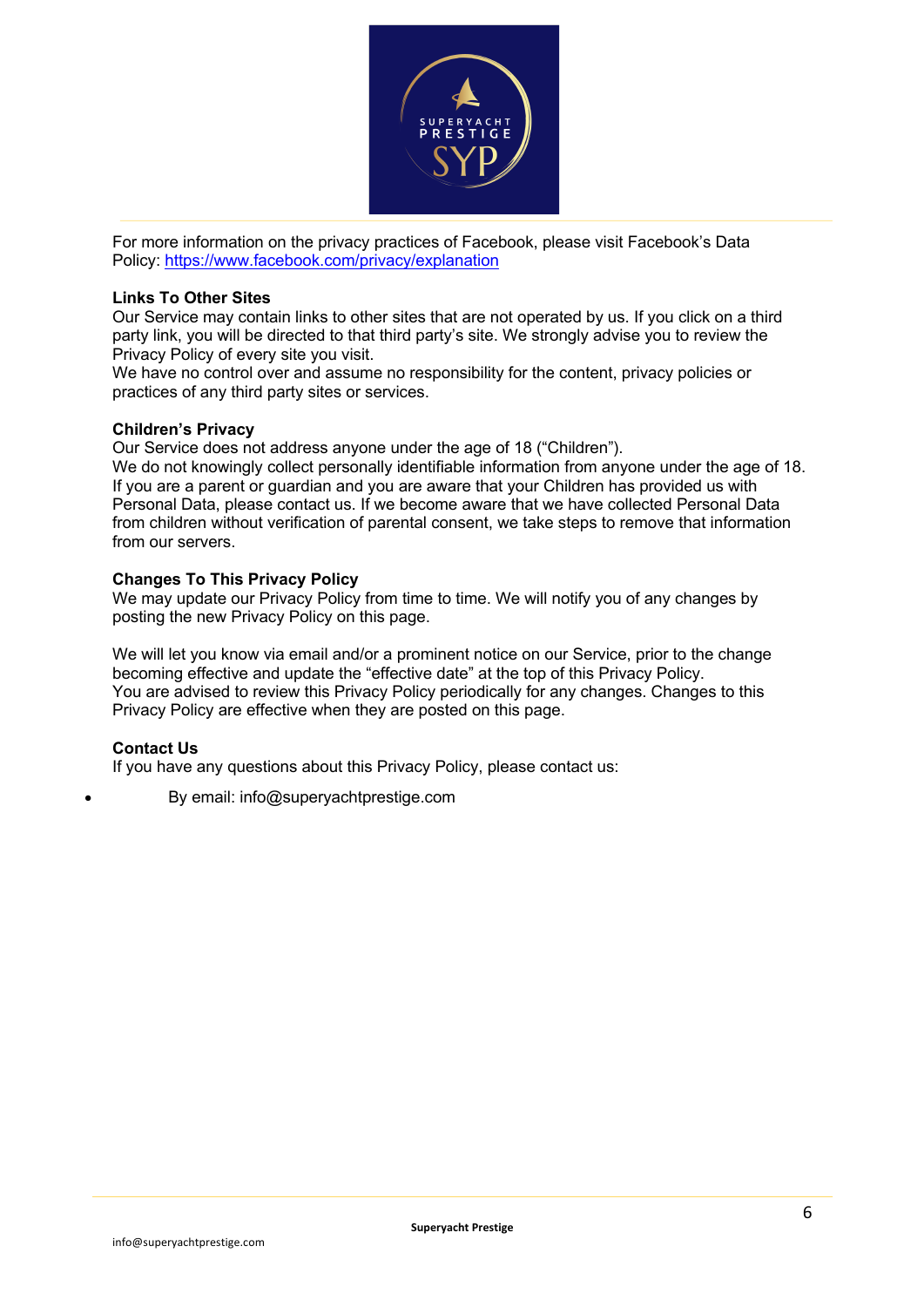

## **Terms & Conditions**

## **Definitions:**

The definitions on page 1 shall continue to apply to the following terms and conditions.

## **Applicability:**

The agreement hereto between 'Superyacht Prestige' (hereinafter referred to as SYP) and the clients for the supply of services to the yacht/s shall be subject to the following terms and conditions ('T&C').

#### **Services & Supplies:**

SYP shall provide the services to the yacht as instructed by the clients.

SYP shall also act as a mediator for the provision of certain supplies to the yacht as requested by the clients such as but not limited to: products, goods, spare parts, stores, victuals etc. (hereinafter referred to as 'Supplies'). SYP should not be directly liable to pay any debts due to the supplies of the supplies nor are they responsible for the negligence or default of such suppliers.

SYP is authorized to recommend and instruct sub-contractors to perform the services on behalf of the clients but cannot be held liable for any breech of contract or negligence by any subcontractor, even if recommended by SYP.

It is the duty of the clients to provide properly and in reasonable time all necessary instructions and relevant information to enable SYP to provide services effectively.

It is a condition of this agreement that the clients and or person/s or entity giving instructions for services from SYP either verbally or written is fully authorised by the owner and or the payer to do so.

The clients undertake to give only such instructions as are in conformity with the laws, regulations and rules in force at the place where the service are rendered.

#### **Payment Terms:**

The owner or any payer specified at clause 'Payment clause 1' shall pay any and all amounts due to SYP as per the relevant invoices, timely and without any deduction, withholding or set off. The invoices shall be either sent via email to the email address designated by the clients or to the Master of the yacht. Unless any objection is promptly raised in writing within 7 running days from the receipt of any invoice, the content thereof shall be considered fully and unconditionally accepted.

Unless otherwise agreed, any invoices payable within 14 days from the date of receipt. Payment should be made where applicable in cash, credit/debit card or bank transfer to the bank account indicated on the invoice.

In the event that SYP reverts to litigation in order to recover any amount owed by the client to SYP, then both parties herby agree that where any resulting judgement is found in favour of SYP then the costs shall follow the event and the client shall be fully liable for all reasonable cots incurred by SYP in anticipation or pursuant to any such litigation.

#### **Liability:**